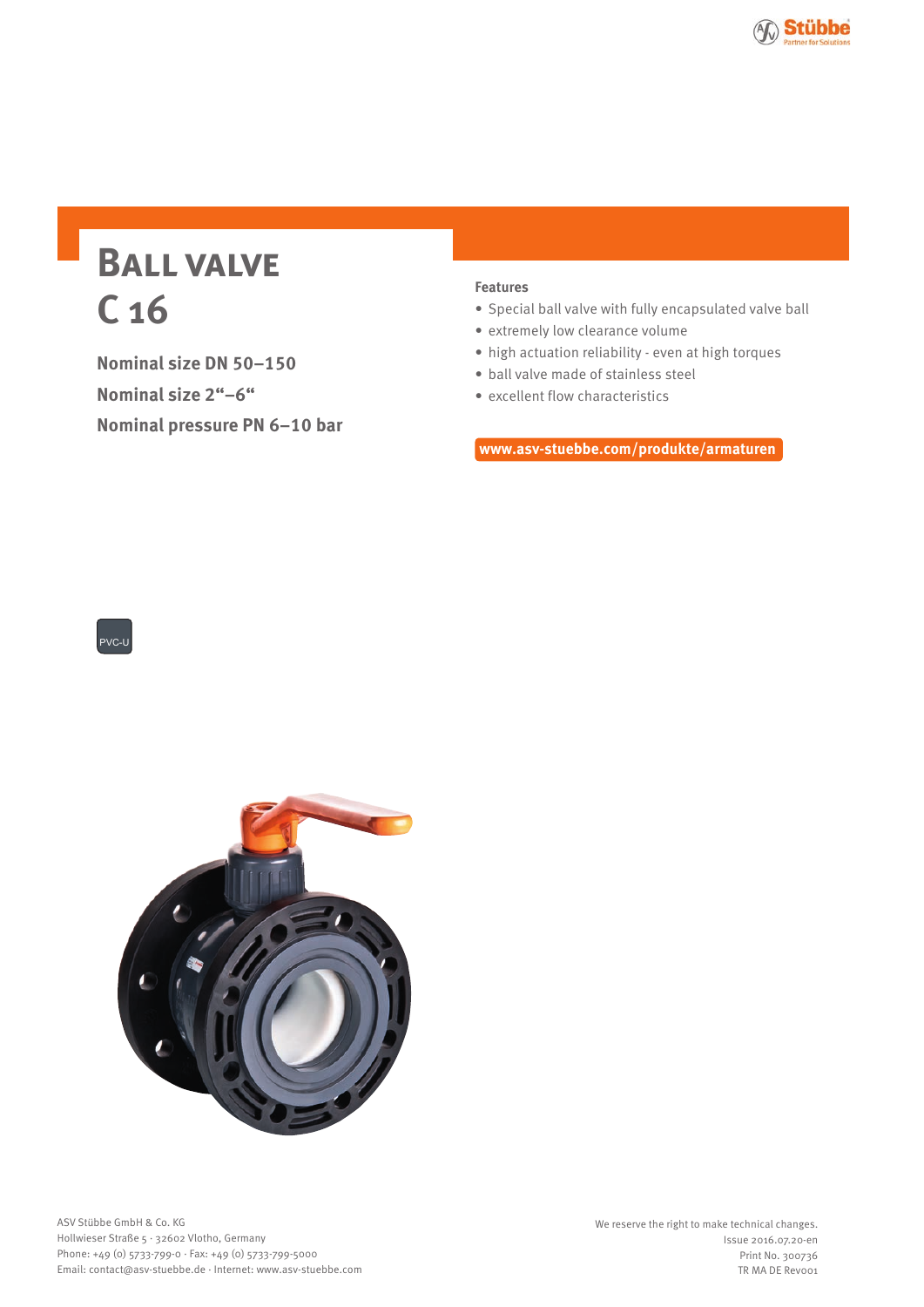

## **Pictogram Ball valve C 16**



#### **Connection Material (process connection)**

**PP/St.** flange DIN 2501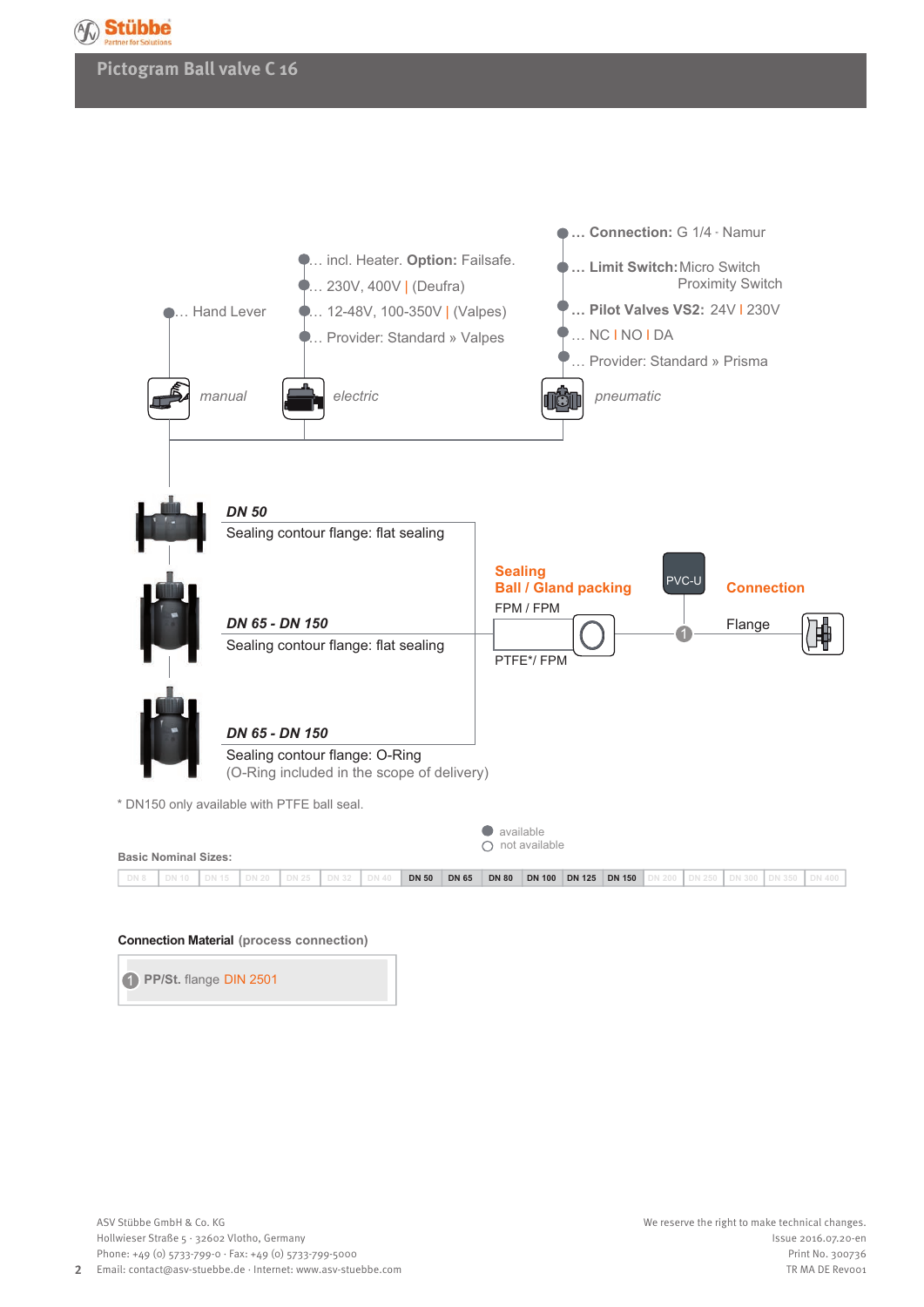

## **Advantage**

- maximum safety due to fully encapsulated valve ball ball and ball seal cannot be flushed out
- high actuation reliability no shearing-off of the stainless steel ball journal molded-in into the ball even at high torques
- extremely low clearance volume the housing encloses the switching ball due to the special die casting method
- optimized kv value for all dimensions, the internal ball diameter is adapted to the internal pipe diameter
- DN 65–150 lockable manipulations are excluded due to the optionally available locking plate

#### **Use**

- Chemical and industrial plant engineering
- water treatment

#### **Application**

• Valve for shutting off pipeline systems

#### **Flow medium**

 • Neutral and aggressive fluid or gaseous media free of solid particles, provided that the valve components coming into contact with the media are resistant at the operating temperature in accordance with the ASV resistance guide.

#### **ASV resistance guide**

• www.asv-stuebbe.de/pdf\_resistance/300051.pdf

#### **Testing**

- Requirements and testing according to DIN 3441 and 8063
- Leakage rate A tested according to DIN EN 12266 (minimum operating pressure for leakage rate A > 1 bar)

## **Nominal pressure (H2O, 20 °C)**

 $\bullet$  PN 6-10 bar

## **Medium temperature**

• See graphics "Pressure/temperature diagram"

#### **Operating pressure**

• See graphics "Pressure/temperature diagram"

## **Size**

• DN 50–150

## **Device connection**

• See graphics "pictograph ball valve C16"

## **Housing**

• PVC-U

## **Ball**

• PE

#### **Ball pivot**

• Stainless steel (1.4301)

#### **Ball seal**

• PTFE, FPM

#### **Sealing**

• FPM

#### **Mounting position**

• as required

## **Actuation**

- manually: with hand lever, simultaneously serving as a position indicator
- electric: with electric actuator, DIN EN ISO 5211
- pneumatic: with pneumatic actuator, DIN EN ISO 5211

#### **Basic valve color**

- Housing: PVC-U, gray, RAL 7011
- Hand lever: PVC-U, orange, RAL 2004
- Hand lever: die casting, orange, RAL 2004
- GFK flange: black, RAL 9011
- PP/steel flange: black, RAL 9011

## **Accessories**

- limit switch unit
- pilot solenoid valve
- lockable hand lever
- locking plate
- positioner

**3**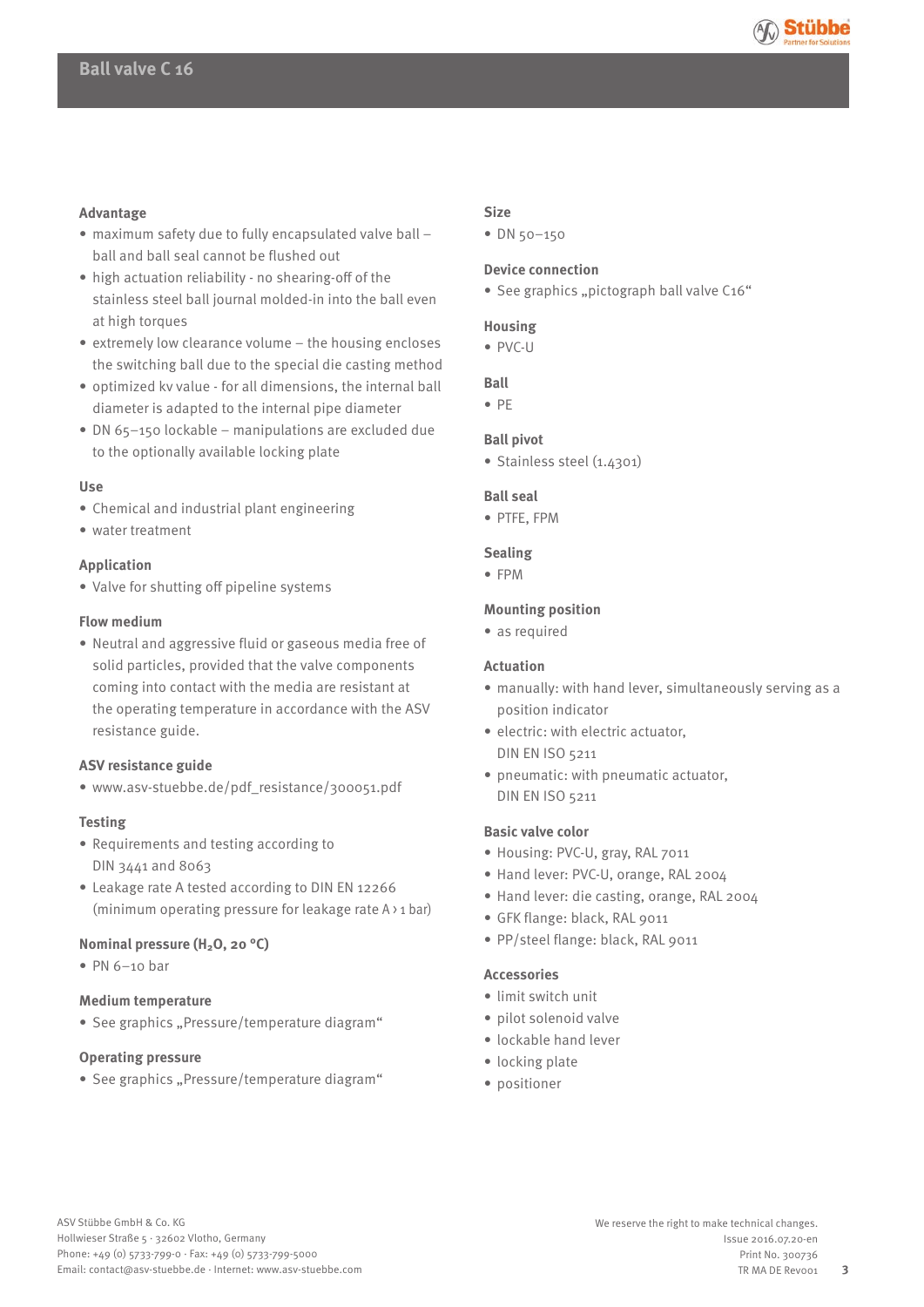

#### **Electric actuator**

Voltage:

- please refer to the technical data
- other drive versions and options on request

#### Mounting set:

- DN 50-125: Stainless steel (1.4301)
- DN 150: painted steel

## Coupling:

- steel square, galvanized
- adapter made of aluminum

#### Screws:

• Stainless steel (1.4301)

#### **Pneumatic actuator**

Control pressure:

• 6 bar

Control function:

- NC (normally closed)
- NO (normally open)
- DA (double acting)

## Standard:

- visual position indicator
- further options such as limit switch unit, positioner or pre-control valve on request

## Mounting set:

- DN 50-125: Stainless steel (1.4301)
- DN 150: painted steel

## Coupling:

- steel square, galvanized
- adapter made of aluminum

## Screws:

• Stainless steel (1.4301)

#### **Pressure/temperature diagram**



|   | Operating pressure |
|---|--------------------|
| T | Temperature        |
|   |                    |
|   |                    |

The pressure/temperature limits of the materials are valid for the stated nominal pressures and a service life of 25 years. These values are guide values for flow medium types which do not negatively impact the physical and chemical characteristics of the valve material. It may be necessary to take diminution factors into consideration. The durability of wear parts depends on the operating conditions of the application.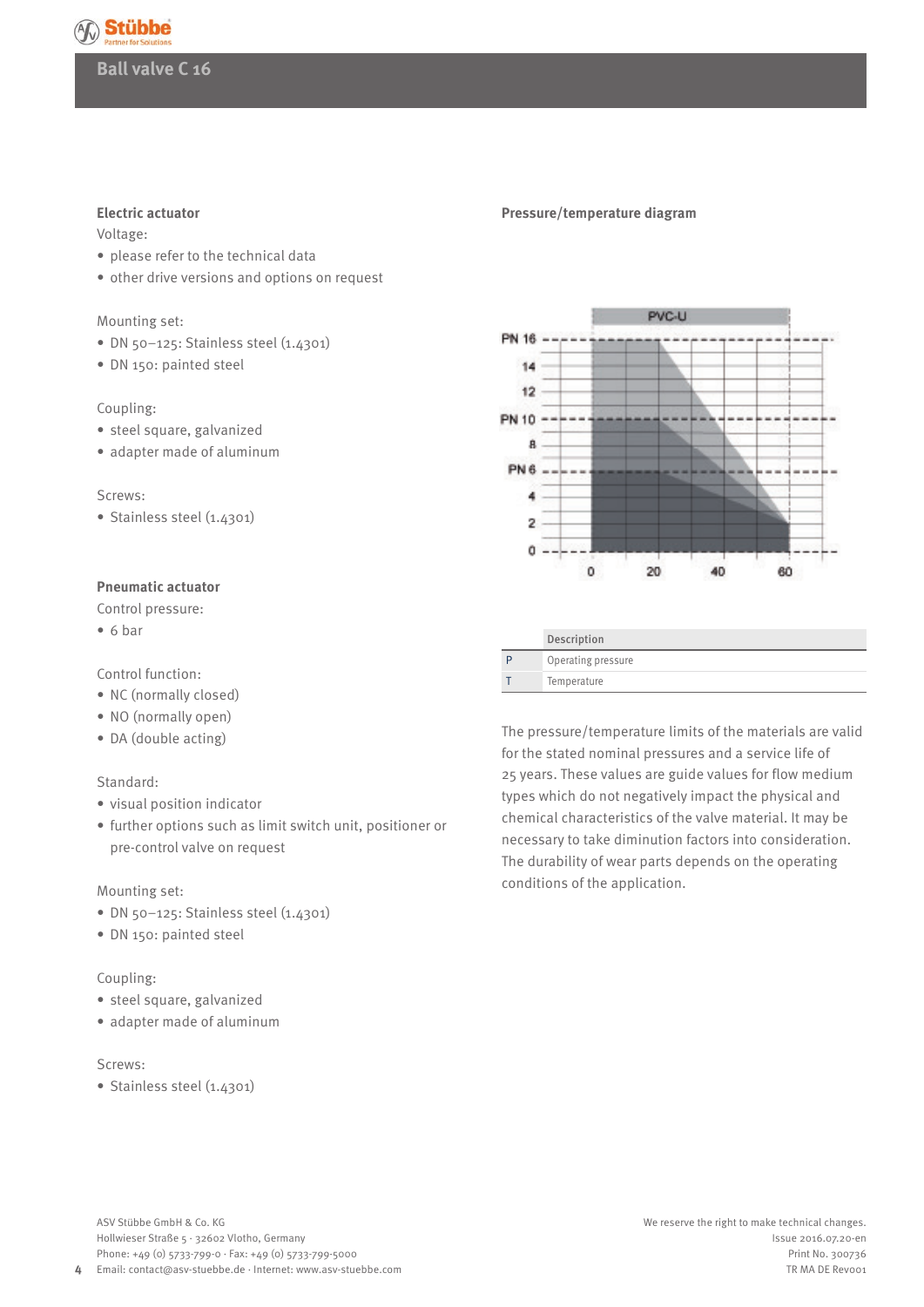



### **Pressure loss curve (standard values for H2O, 20 °C)**

|            | Description   |
|------------|---------------|
| $\Delta p$ | Pressure loss |
|            | Flow          |

## **Pressure loss and k<sub>v</sub> value**

The diagram shows the pressure loss Δp in relation to the flow Q.

## **Conversion formulas**

 $c_v = k_v \times 0.07$  $f_v = k_v \times 0.0585$ 

## **Units**

kv [l/min] cv [gal/min] US fv [gal/min] GB

### **Flow characteristic**



|                | Description             |
|----------------|-------------------------|
| <b>FR</b>      | $k_v$ value (flow rate) |
| V <sub>O</sub> | Valve opening           |

## **Torque (Nm)**

| $d$ (mm)     | 63 | 90 | 110 | 140 | 100 |
|--------------|----|----|-----|-----|-----|
| <b>PVC-U</b> | ÷  |    | 50  | 100 |     |

The specified torques are valid for manually operated fittings and are reference values.

They were determined at the specified nominal pressures with  $H_2O$ , 20 $^{\circ}$ C.

These values can be higher or lower, depending on the operating pressure and the medium.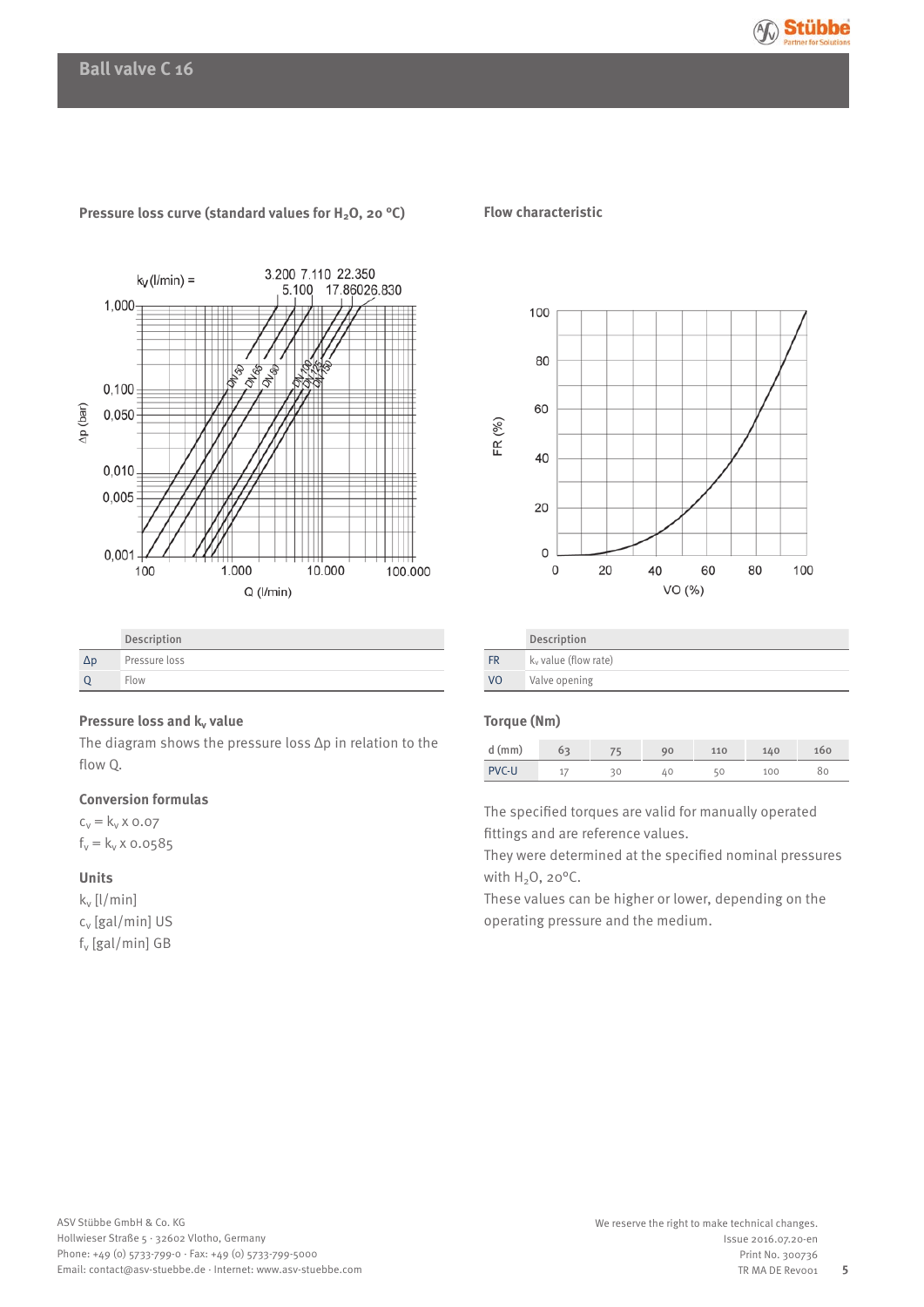

## **Ball valve C 16** Basic valve with hand lever

## **DN 50**



## **DN 65–150**



| $d$ (mm)       |                  | 63                       | 75      | 90                      | 110            | 140            | 160             |
|----------------|------------------|--------------------------|---------|-------------------------|----------------|----------------|-----------------|
| $DN$ (mm)      |                  | 50                       | 65      | 80                      | 100            | 125            | 150             |
| DN (inch)      |                  | $\overline{2}$           | 21/2    | $\overline{\mathbf{3}}$ | 4              | $\overline{5}$ | $6\phantom{.}6$ |
| A <sub>1</sub> |                  | 320                      | 320     | 320                     | 320            | 320            | 480             |
| b              | GFR              | 18                       | 18      | 20                      | 20             | 26             | 28              |
|                | PP/steel         | 19                       | 19      | 21                      | 22             | 26             | 27              |
| d <sub>2</sub> |                  | 18                       | 18      | 18                      | 18             | 18             | 23              |
| dk             |                  | 48.6                     | 64.5    | 79.3                    | 93.3           | 125            | 150             |
| D              |                  | 165                      | 185     | 200                     | 220            | 250            | 285             |
| DG             |                  | 95                       | 122     | 142                     | 168            | 224            | 260             |
| f              | GFR              | 9                        | 6       | 7                       | 7              | 16             | 9               |
|                | PP/steel         | 6                        | 6       | $\overline{7}$          | $\overline{7}$ | 16             | 9               |
| g              |                  | 90                       | 122     | 138                     | 158            | 188            | 200             |
| Н              |                  | 186                      | 190     | 190                     | 220            | 250            | 285             |
| K              |                  | 125                      | 145     | 160                     | 180            | 210            | 240             |
| L              | 0-ring           | $\overline{\phantom{m}}$ | 138     | 146                     | 167            | 268            | 268             |
|                | <b>Flat Seal</b> | 230                      | 130     | 140                     | 160            | 260            | 260             |
| $M^*$          |                  |                          | 92      | 111                     | 133            | 164            | 190             |
| $N^*$          |                  | $\overline{a}$           | 78      | 97                      | 115            | 146            | 172             |
| $\chi$         |                  | 12 X 14                  | 12 X 14 | 14 X 16                 | 16 X 18        | 16 X 18        | 22 X 22         |
| Z              |                  | 4                        | 4       | 8                       | 8              | 8              | 8               |

all dimensions in mm

\* Only for version with O-ring seal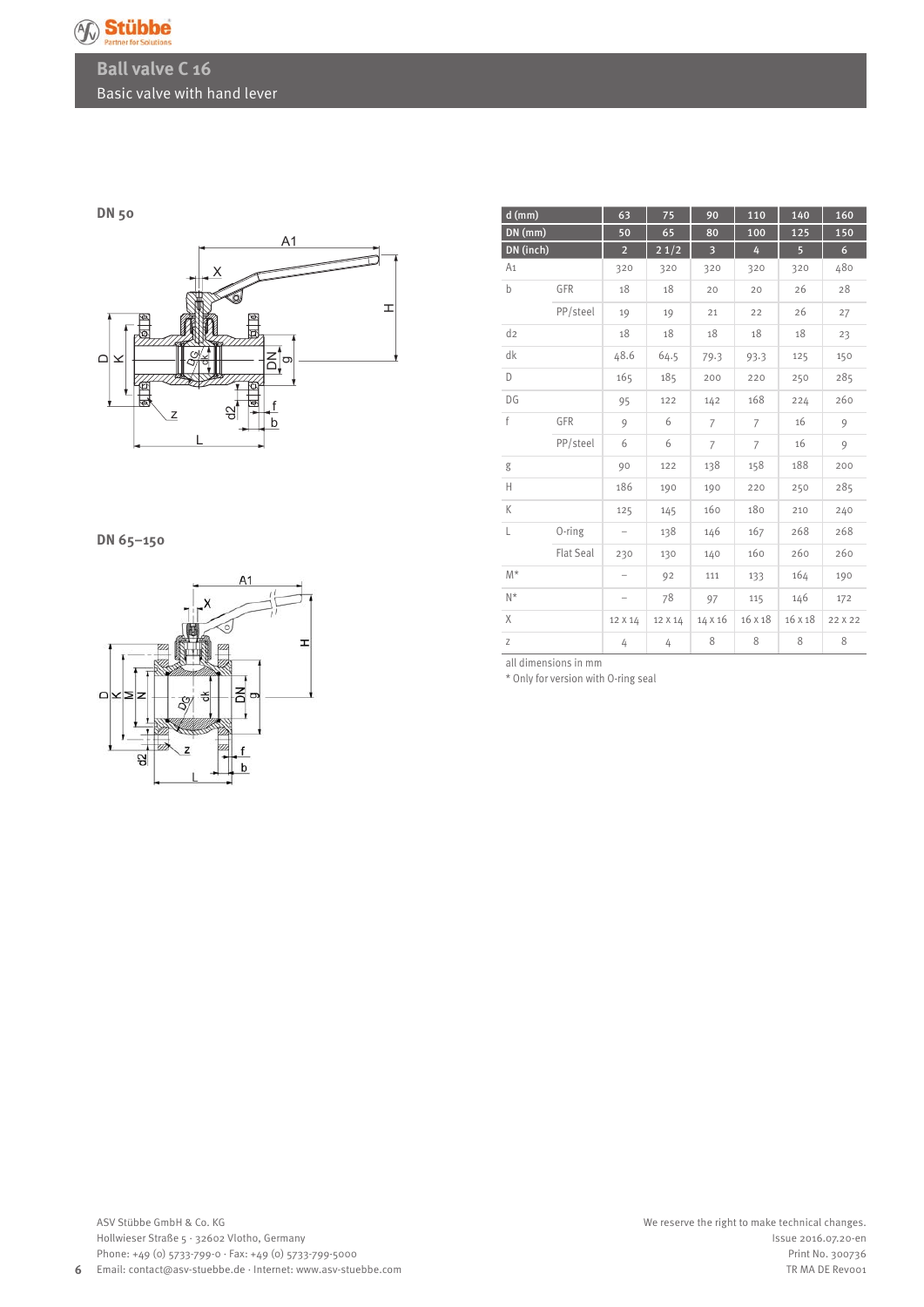

**Drive type SQ6, SQ10**



## **Drive type SQ20**



| $d$ (mm)       |                  | 63                       | 75                | 90                      | 110              | 140              | 160              |
|----------------|------------------|--------------------------|-------------------|-------------------------|------------------|------------------|------------------|
| $DN$ (mm)      |                  | 50                       | 65                | 80                      | 100              | 125              | 150              |
| DN (inch)      |                  | $\overline{2}$           | 21/2              | $\overline{\mathbf{3}}$ | 4                | 5 <sup>1</sup>   | 6 <sup>1</sup>   |
| Actuator type  |                  | SQ6                      | SQ6               | SQ <sub>10</sub>        | SQ <sub>10</sub> | SQ <sub>20</sub> | SQ <sub>20</sub> |
| b              | GFR              | 18                       | 18                | 20                      | 20               | 26               | 28               |
|                | PP/steel         | 19                       | 19                | 21                      | 22               | 26               | 27               |
| d <sub>2</sub> |                  | 18                       | 18                | 18                      | 18               | 18               | 23               |
| D              |                  | 165                      | 185               | 200                     | 220              | 250              | 285              |
| f              | GFR              | 9                        | 6                 | 7                       | 7                | 16               | 9                |
|                | PP/steel         | 6                        | 6                 | $\overline{7}$          | $\overline{7}$   | 16               | 9                |
| h <sub>1</sub> |                  | 127                      | 146               | 159                     | 186              | 211              | 230              |
| Н              |                  | 206                      | 206               | 206                     | 206              | 177              | 177              |
| K              |                  | 125                      | 145               | 160                     | 180              | 210              | 240              |
| L              | 0-ring           | $\overline{a}$           | 138               | 146                     | 167              | 268              | 268              |
|                | <b>Flat Seal</b> | 230                      | 130               | 140                     | 160              | 260              | 260              |
| N              |                  | 205                      | 205               | 205                     | 205              | 395              | 395              |
| N <sub>1</sub> |                  | 90                       | 90                | 90                      | 90               | 168              | 168              |
| $\circ$        |                  | 75                       | 75                | 75                      | 75               | 80               | 80               |
| 0 <sub>1</sub> |                  | $\overline{\phantom{0}}$ | $\qquad \qquad -$ | 85                      | 85               | 85               | 85               |
| P              |                  | 145                      | 145               | 145                     | 145              | 230              | 230              |
| Z              |                  | 4                        | 4                 | 8                       | 8                | 8                | 8                |

all dimensions in mm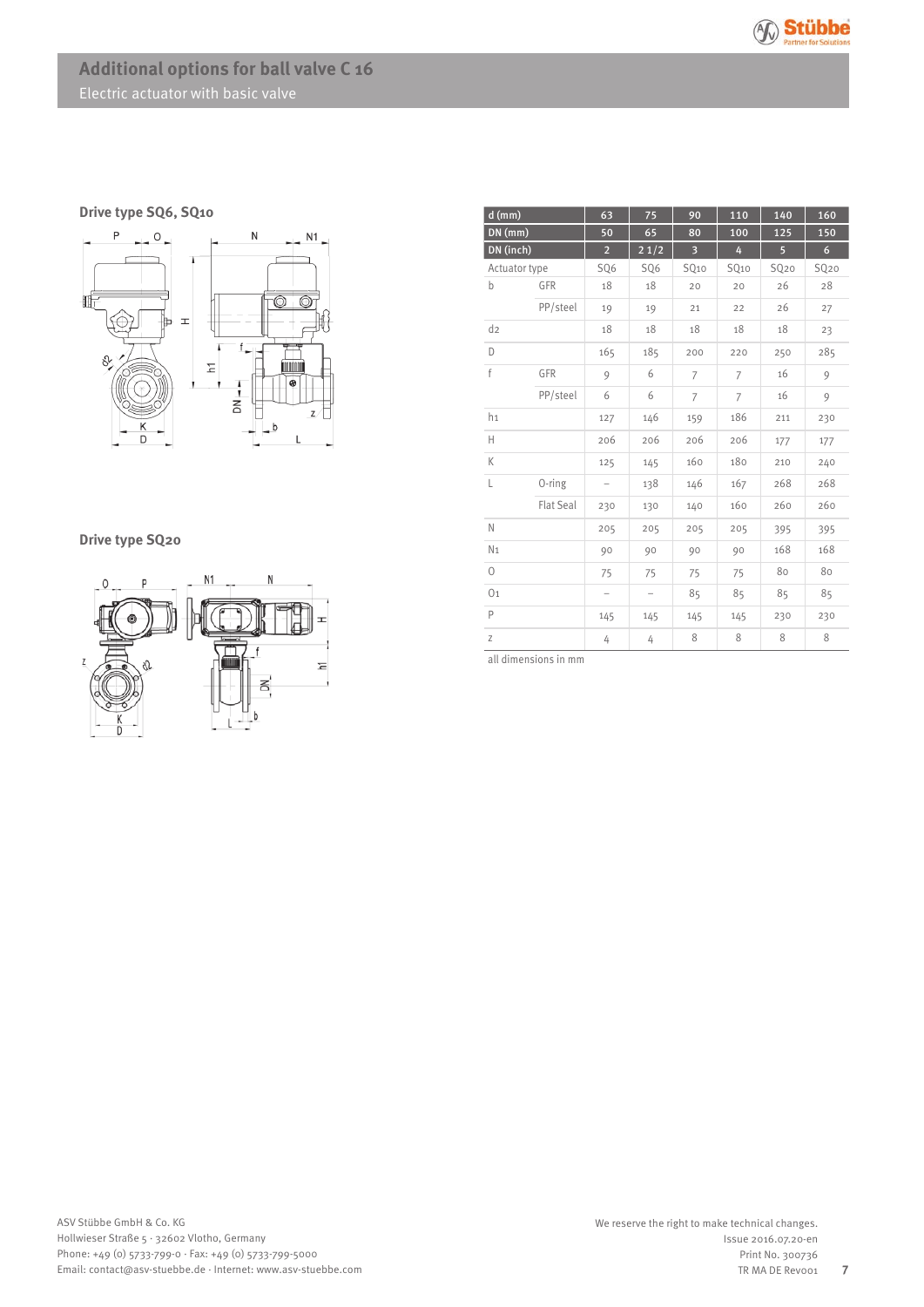

# **Additional options for ball valve C 16** Electrical drive, type SQ4–15

### **Technical specifications**

| <b>Actuator type</b>  | SQ6        | SQ <sub>10</sub> | SQ6 *    | SQ <sub>10</sub> * |
|-----------------------|------------|------------------|----------|--------------------|
| Torque (Nm)           | 60         | 100              | 60       | 100                |
| Voltage AC (V)        | 230        | 230              | 400      | 400                |
| Manipulating time (s) | 6          | 6                | 6        | 6                  |
| Power consumption (W) | 30         | 60               | 40       | 100                |
| Setting angle (°)     | 90         | 90               | 90       | 90                 |
| Weight (kg)           | 6          |                  | 6        |                    |
| Duty cycle (%)        | 30         | 30               | 30       | 30                 |
| Protection type (IP)  | 67         | 67               | 67       | 67                 |
| Temperature $(°C)$    | $-20 - 70$ | $-20 - 70$       | $-20-70$ | $-20 - 70$         |

\* version. Order additionally as required



Wiring to be installed by the customer is only shown for information purposes. It is not included in the scope of delivery of the drive.

The switching contacts of the drive wiring are shown in the center position.

The drive moves to its OPEN position, once voltage is applied to terminals 1 and 3.

The drive moves to its CLOSED position, once voltage is applied to terminals 2 and 3.

**8**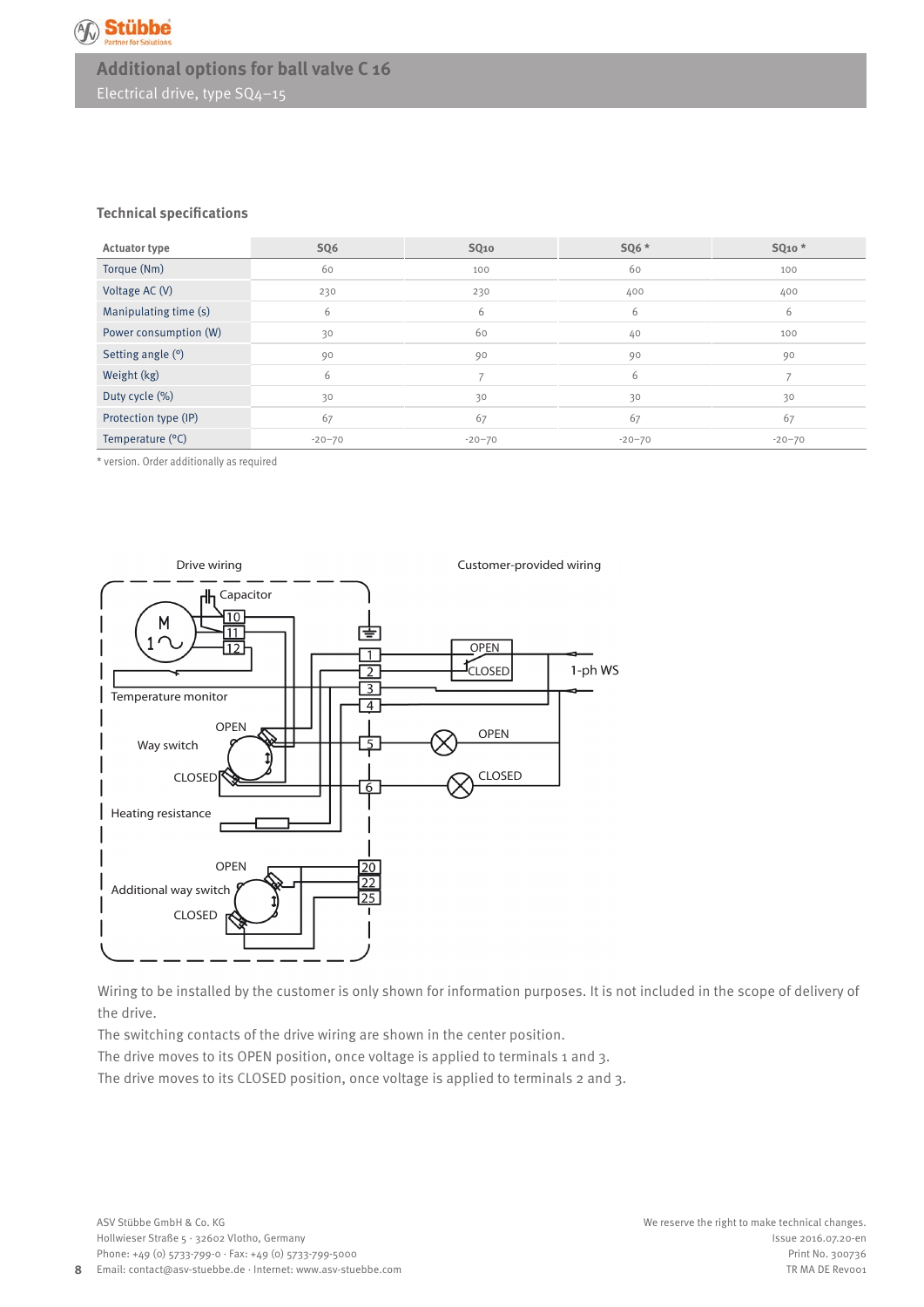

# **Additional options for ball valve C 16** Electrical drive, type SQ20–25

### **Technical specifications**

| <b>Actuator type</b>  | SQ <sub>20</sub> | SQ <sub>20</sub> * |
|-----------------------|------------------|--------------------|
| Torque (Nm)           | 200              | 200                |
| Voltage AC (V)        | 230              | 400                |
| Manipulating time (s) | 5                | כ                  |
| Power consumption (W) | 20               | 100                |
| Setting angle (°)     | 90               | 90                 |
| Weight (kg)           | 20               | 20                 |
| Duty cycle (%)        | 30               | 30                 |
| Protection type (IP)  | 67               | 67                 |
| Temperature (°C)      | $-20 - 70$       | $-20-70$           |

\* version. Order additionally as required



## **Function of switches**

Rotational direction (view from above through the drive onto the valve shaft)

 $I = CCW$  run  $(NO)$ 

 $II = CW$  run  $(NC)$ 

## **Note**

The torque switches make brief contact. Exception: Drive type SRA6.2 The path switches make permanent contact.

**9**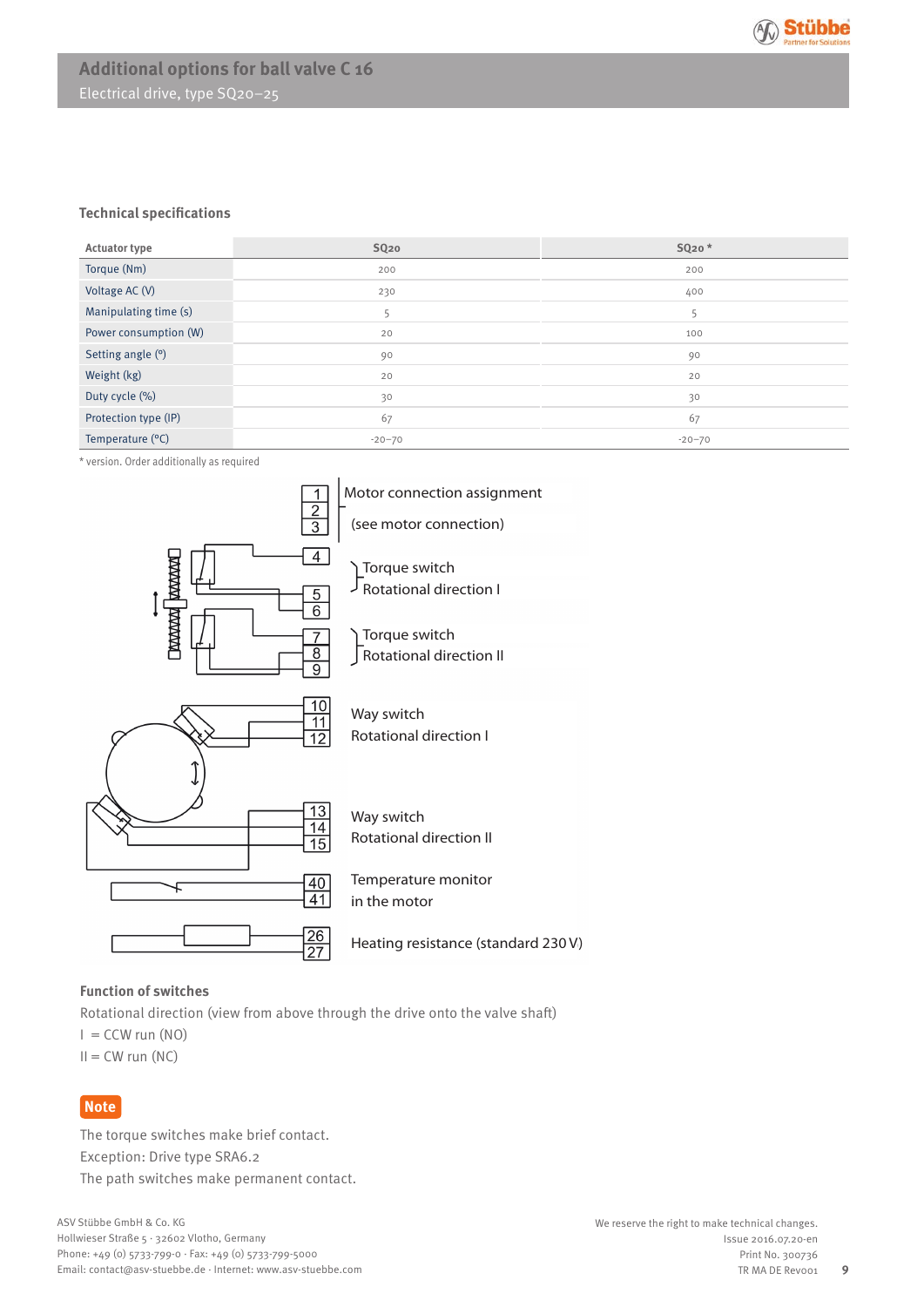

**Ball valve C 16** Valpes drives

| $d$ (mm)       | 63          | 63             |
|----------------|-------------|----------------|
| $DN$ (mm)      | 50          | 50             |
| DN (inch)      | 2           | $\overline{2}$ |
| <b>Type</b>    | <b>ER60</b> | <b>VR75</b>    |
| h1             | 127         | 127            |
| Н              | 176         | 201            |
| N              | 107         | 123            |
| N <sub>1</sub> | 98          | 102            |
| Ω              | 128         | 170            |
|                |             |                |

all dimensions in mm

**Valpes ER60-100 DN 50**





**Valpes VR75 DN 50**





**Valpes VR75 DN 65**

| $d$ (mm)       | 75          | 90           | 75          |
|----------------|-------------|--------------|-------------|
| $DN$ (mm)      | 65          | 80           | 65          |
| DN (inch)      | 21/2        | З            | 21/2        |
| <b>Type</b>    | <b>ER60</b> | <b>ER100</b> | <b>VR75</b> |
| h1             | 146         | 159          | 146         |
| Н              | 176         | 176          | 201         |
| N              | 107         | 107          | 123         |
| N <sub>1</sub> | 98          | 98           | 102         |
| Ω              | 128         | 128          | 170         |

 $d (mm)$  90 110 140 160 DN (mm) 80 100 125 150 DN (inch) 3 4 5 6 Type VS100 VS100 VS300 VS300 h1 159 188 210 219 H 258 258 258 258 N 140 140 140 140 N<sub>1</sub> 102 102 102 102 0 85 85 85 85 01 190 190 190 190

all dimensions in mm

all dimensions in mm

**Valpes ER60-100 DN 65–80**







**Valpes VS100-150-300 DN 80–150**

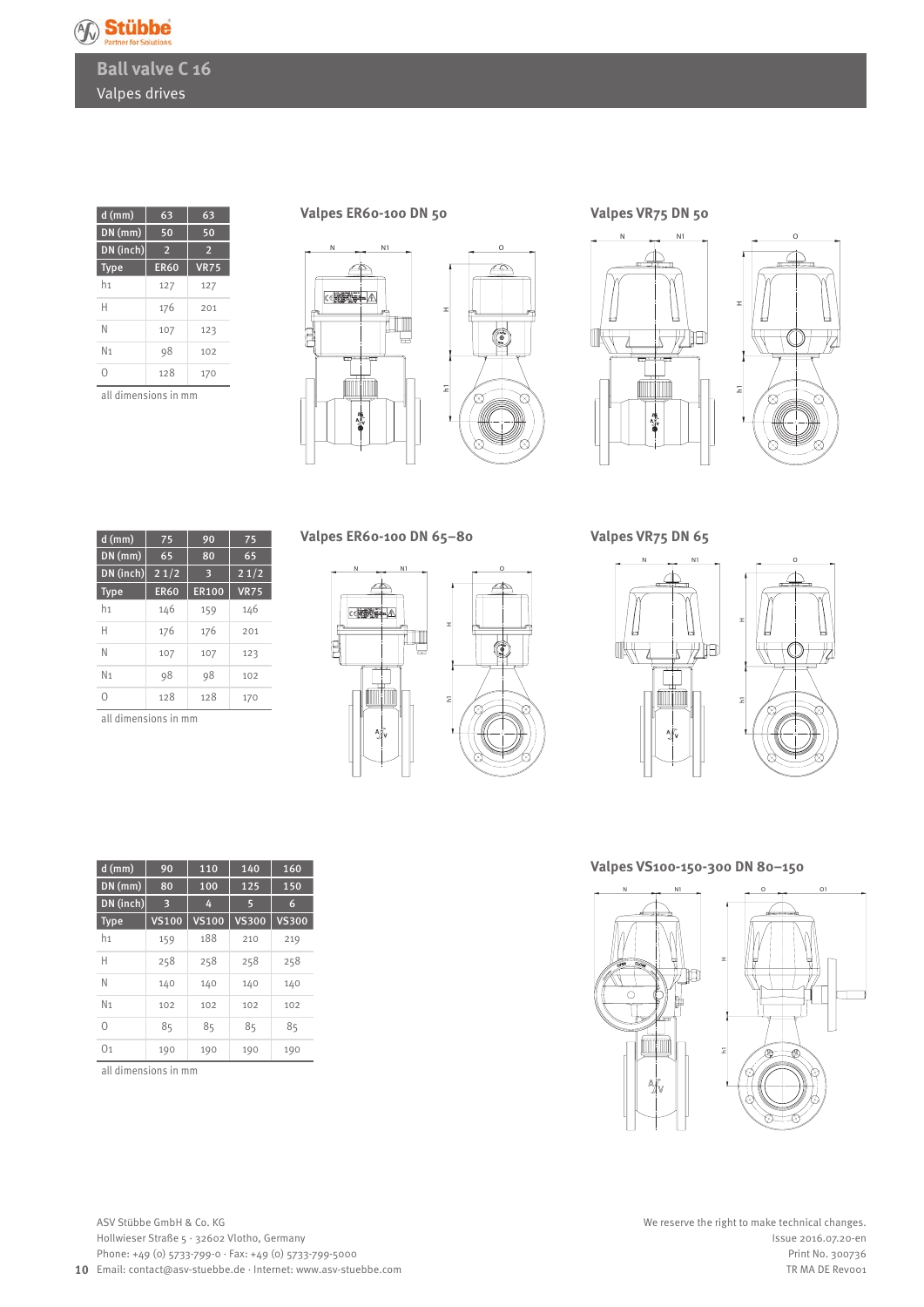| <b>Actuator type</b>     | ER Plus 60<br>Low voltage               | ER Plus 60<br><b>Mains voltage</b>      | ER Plus 100<br>Low voltage              | ER Plus 100<br><b>Mains voltage</b>     |
|--------------------------|-----------------------------------------|-----------------------------------------|-----------------------------------------|-----------------------------------------|
| Torque (Nm)              | 60                                      | 60                                      | 100                                     | 100                                     |
| Voltage AC (V)           | $15 - 30$                               | $100 - 240$                             | $15 - 30$                               | $100 - 240$                             |
| Voltage DC (V)           | $12 - 48$                               | $100 - 350$                             | $12 - 48$                               | $100 - 350$                             |
| Manipulating time (s)    | 12                                      | 12                                      | 15                                      | 15                                      |
| Setting angle (°)        | 90                                      | 90                                      | 90                                      | 90                                      |
| Power consumption (W)    | 45                                      | 45                                      | 45                                      | 45                                      |
| Weight (kg)              | 1.3                                     | 1.3                                     | 1.4                                     | 1.4                                     |
| Duty cycle (%)           | 50                                      | 50                                      | 50                                      | 50                                      |
| Protection type (IP)     | 66                                      | 66                                      | 66                                      | 66                                      |
| Temperature (°C)         | $-10-55$                                | $-10-55$                                | $-10-55$                                | $-10-55$                                |
| <b>Heating</b>           | Included                                | Included                                | Included                                | Included                                |
| <b>Options</b>           | Fail-Safe/<br>rechargeable battery pack | Fail-Safe/<br>rechargeable battery pack | Fail-Safe/<br>rechargeable battery pack | Fail-Safe/<br>rechargeable battery pack |
| <b>Nominal Diameters</b> | $DN50-65$                               | $DN50-65$                               | DN80                                    | DN80                                    |

| <b>Actuator type</b>     | <b>VR 75</b><br>Low voltage         | <b>VR75</b><br><b>Mains voltage</b> |
|--------------------------|-------------------------------------|-------------------------------------|
| Torque (Nm)              | 75                                  | 75                                  |
| Voltage AC (V)           | $15 - 30$                           | $100 - 240$                         |
| Voltage DC (V)           | $12 - 48$                           | $100 - 350$                         |
| Manipulating time (s)    | 20                                  | 20                                  |
| Setting angle (°)        | 90                                  | 90                                  |
| Power consumption (W)    | 45                                  | 45                                  |
| Weight (kg)              | 3.5                                 | 3.5                                 |
| Duty cycle (%)           | 50                                  | 50                                  |
| Protection type (IP)     | 68                                  | 68                                  |
| Temperature $(°C)$       | $-20 - 70$                          | $-20-70$                            |
| <b>Heating</b>           | Included                            | Included                            |
| Options                  | Fail-Safe/rechargeable battery pack | Fail-Safe/rechargeable battery pack |
| <b>Nominal Diameters</b> | $DN50-65$                           | $DN50-65$                           |

| <b>Actuator type</b>     | <b>VS100</b><br>Low voltage                | <b>VS100</b><br><b>Mains</b><br>voltage    | <b>VS150</b><br>Low voltage                | <b>VS150</b><br><b>Mains</b><br>voltage    | <b>VS150</b><br>Three-phase<br>voltage | <b>VS300</b><br>Extra-low<br>voltage       | <b>VS300</b><br><b>Mains</b><br>voltage    | <b>VS300</b><br>Three-phase<br>voltage |
|--------------------------|--------------------------------------------|--------------------------------------------|--------------------------------------------|--------------------------------------------|----------------------------------------|--------------------------------------------|--------------------------------------------|----------------------------------------|
| Torque (Nm)              | 100                                        | 100                                        | 150                                        | 150                                        | 150                                    | 300                                        | 300                                        | 300                                    |
| Voltage AC (V)           | $15 - 30$                                  | $100 - 240$                                | $15 - 30$                                  | $100 - 240$                                | 400                                    | $15 - 30$                                  | $100 - 240$                                | 400                                    |
| Voltage $DC(V)$          | $12 - 48$                                  | $100 - 350$                                | $12 - 48$                                  | $100 - 350$                                | $\qquad \qquad -$                      | $12 - 48$                                  | $100 - 350$                                | $-$                                    |
| Manipulating time (s)    | 15                                         | 15                                         | 30                                         | 30                                         | 20                                     | 60                                         | 60                                         | 35                                     |
| Setting angle (°)        | 90                                         | 90                                         | 90                                         | 90                                         | 90                                     | 90                                         | 90                                         | 90                                     |
| Power consumption (W)    | 45                                         | 45                                         | 45                                         | 45                                         | 135                                    | 45                                         | 45                                         | 135                                    |
| Weight (kg)              | 5.1                                        | 5.1                                        | 5.3                                        | 5.3                                        | 5.3                                    | 5.5                                        | 5.5                                        | 5.5                                    |
| Duty cycle (%)           | 50                                         | 50                                         | 50                                         | 50                                         | 50                                     | 50                                         | 50                                         | 50                                     |
| Protection type (IP)     | 68                                         | 68                                         | 68                                         | 68                                         | 68                                     | 68                                         | 68                                         | 68                                     |
| Temperature (°C)         | $-20 - 70$                                 | $-20 - 70$                                 | $-20 - 70$                                 | $-20 - 70$                                 | $-20 - 70$                             | $-20 - 70$                                 | $-20 - 70$                                 | $-20 - 70$                             |
| <b>Heating</b>           | Included                                   | Included                                   | Included                                   | Included                                   | Included                               | Included                                   | Included                                   | Included                               |
| Options                  | Fail-Safe/<br>rechargeable<br>battery pack | Fail-Safe/<br>rechargeable<br>battery pack | Fail-Safe/<br>rechargeable<br>battery pack | Fail-Safe/<br>rechargeable<br>battery pack | not available                          | Fail-Safe/<br>rechargeable<br>battery pack | Fail-Safe/<br>rechargeable<br>battery pack | not available                          |
| <b>Nominal Diameters</b> | DN8o                                       | DN8o                                       | <b>DN100</b>                               | <b>DN100</b>                               | <b>DN100</b>                           | DN125-150                                  | DN125-150                                  | DN125-150                              |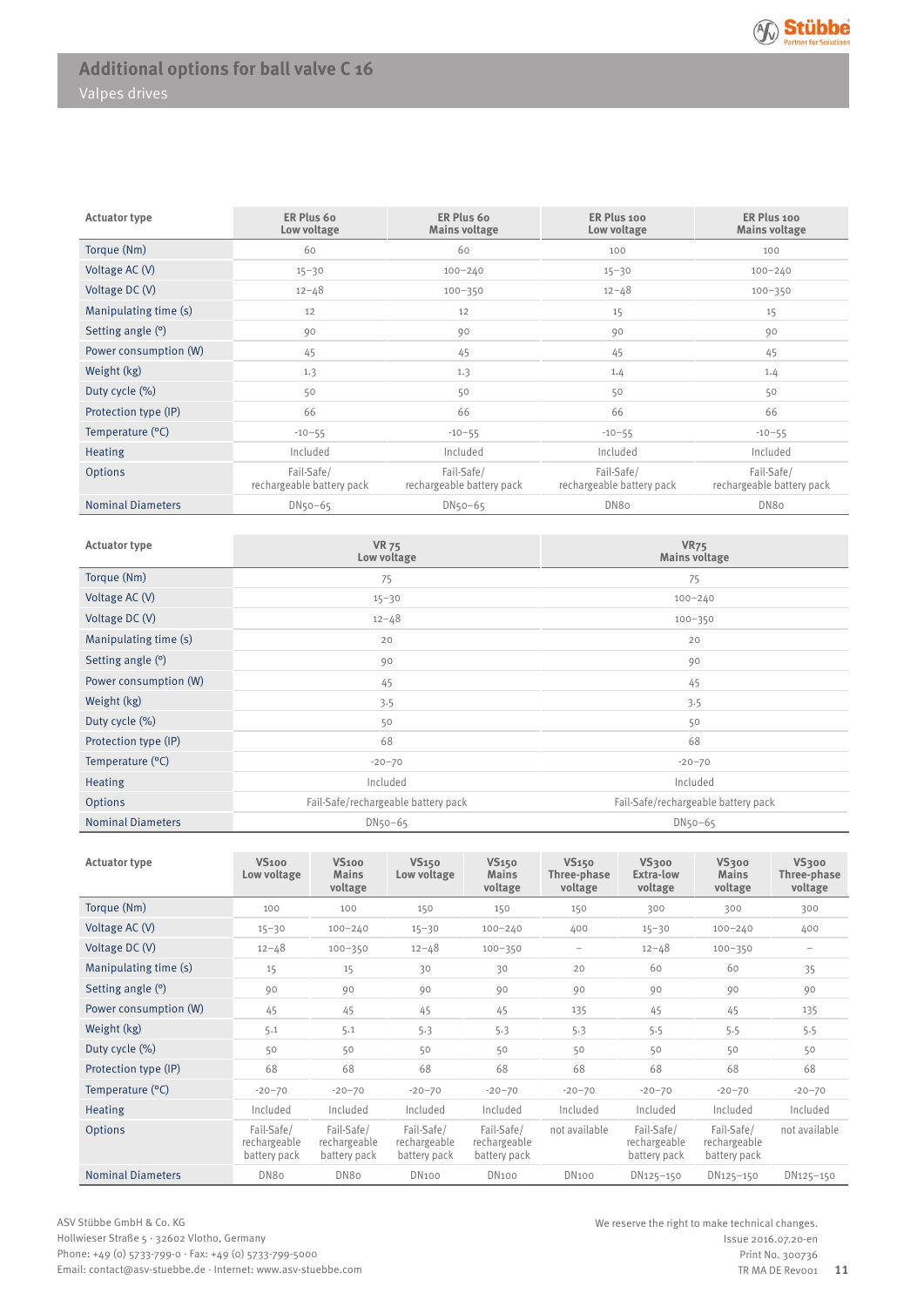

## **DN 50**



## **DN 65–150**



 $N/O/P/H$  = NC/NO  $N_1/O_1/P_1/H_1 = DA$ 

| $d$ (mm)       |              | 63                       | 75                 | 90                      | 110              | 140              | 160               |
|----------------|--------------|--------------------------|--------------------|-------------------------|------------------|------------------|-------------------|
| $DN$ (mm)      |              | 50                       | 65                 | 80                      | 100              | 125              | 150               |
| DN (inch)      |              | $\overline{2}$           | 21/2               | $\overline{\mathbf{3}}$ | 4                | $\overline{5}$   | $6\overline{6}$   |
| Actuator       | DA           | PP <sub>10</sub>         | PP <sub>10</sub>   | PP <sub>20</sub>        | PP <sub>20</sub> | PA <sub>25</sub> | PA <sub>25</sub>  |
| type           | NC/NO        | PP <sub>20</sub> S       | PP <sub>20</sub> S | PA25S                   | PA25S            | P40S             | P <sub>4</sub> oS |
| b              | GFK/PP/steel | 18                       | 18                 | 20                      | 20               | 26               | 28                |
|                | PP/steel/GFK | 19                       | 19                 | 21                      | 22               | 26               | 27                |
| $d_{2}$        |              | 18                       | 18                 | 18                      | 18               | 18               | 23                |
| dk             |              | 486                      | 645                | 793                     | 933              | 125              | 150               |
| D              |              | 165                      | 185                | 200                     | 220              | 250              | 285               |
| f              | GFK/PP/steel | 9                        | 6                  | $\overline{7}$          | 7                | 16               | 9                 |
|                | PP/steel/GFK | 6                        | 6                  | $\overline{7}$          | $\overline{7}$   | 16               | 9                 |
| $h_1$          |              | 127                      | 146                | 159                     | 186              | 211              | 230               |
| Н              |              | 147                      | 147                | 175                     | 175              | 272              | 272               |
| H <sub>1</sub> |              | 123                      | 123                | 147                     | 147              | 175              | 175               |
| К              |              | 125                      | 145                | 160                     | 180              | 210              | 240               |
| L              | $0$ -ring    | $\overline{\phantom{0}}$ | 138                | 146                     | 167              | 268              | 268               |
|                | Flat Seal    | 230                      | 130                | 140                     | 160              | 260              | 260               |
| N              |              | 313                      | 313                | 358                     | 358              | 598.4            | 598.4             |
| N <sub>1</sub> |              | 230                      | 230                | 313                     | 313              | 358              | 358               |
| $\Omega$       |              | 54                       | 54                 | 64                      | 64               | 106              | 106               |
| 0 <sub>1</sub> |              | 41                       | 41                 | 54                      | 54               | 64               | 64                |
| P              |              | 68                       | 68                 | 89                      | 89               | 120              | 120               |
| P <sub>1</sub> |              | 56                       | 56                 | 68                      | 68               | 89               | 89.2              |
| Ζ              |              | 4                        | 4                  | 8                       | $\,8\,$          | 8                | 8                 |

all dimensions in mm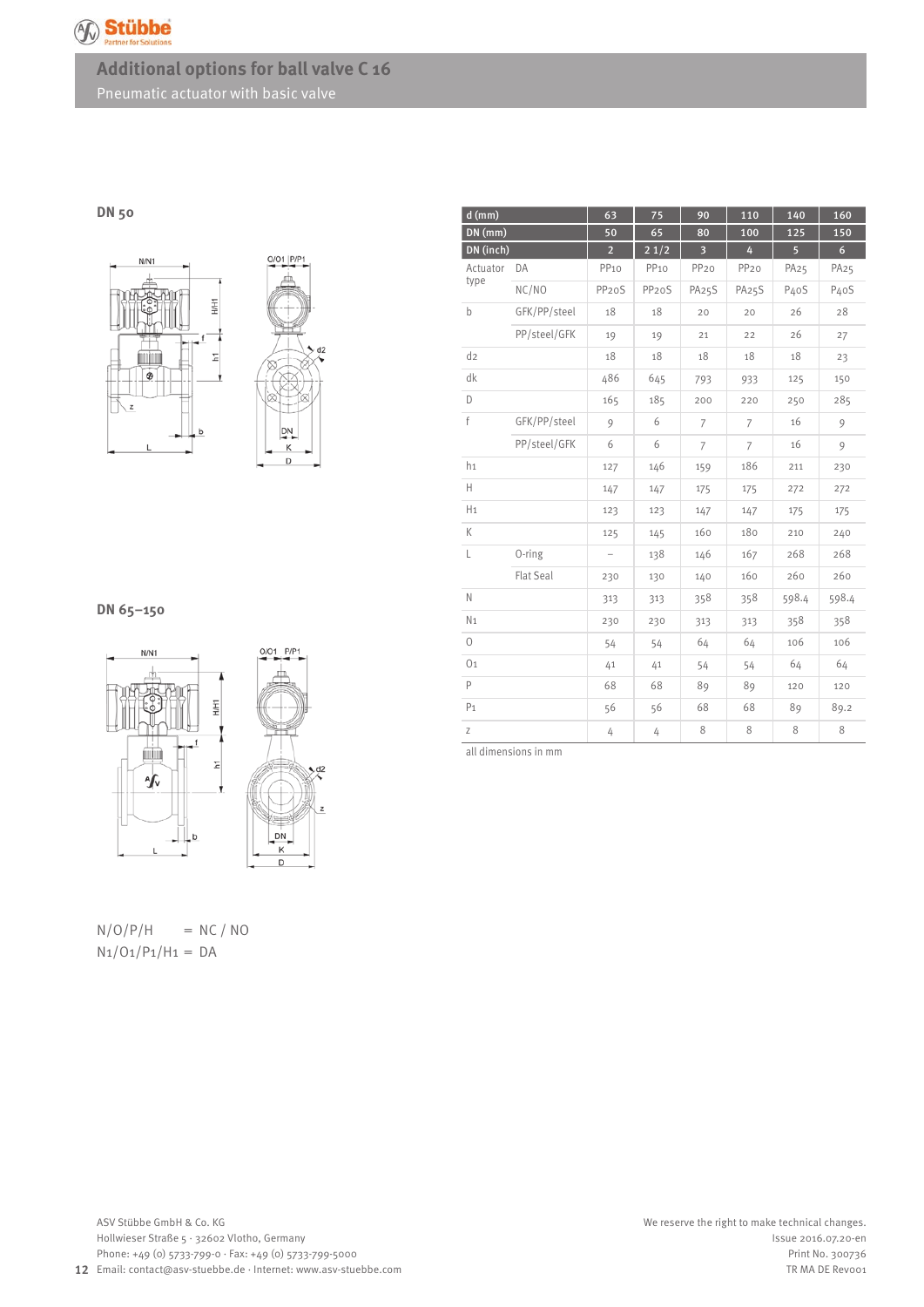

## **Technical specifications**

| <b>Actuator type</b>               | <b>PA25S</b> | <b>PA25</b>              |
|------------------------------------|--------------|--------------------------|
| <b>Function</b>                    | NC/NO        | DA                       |
| Torque start at 6 bar (Nm)         | 170.6        | 290                      |
| Torque end at 6 bar (Nm)           | 108.2        | $\overline{\phantom{0}}$ |
| Control volume, opening (liters)   | 1.5          | 1.5                      |
| Manipulating time, opening (s)     | 0.8          | 0.5                      |
| Manipulating time, closing (s)     | 0.8          | 0.5                      |
| Control pressure connection (inch) | $G_1/4$      | $G_1/4$                  |
| Weight (kg)                        | 11.3         | 9.3                      |

## **Control pressure connection**



|                      | Control pressure open |                |  |
|----------------------|-----------------------|----------------|--|
| Function             | Connection »A«        | Connection »B« |  |
| Normally closed (NC) |                       | »OPEN«         |  |
| Normally open (NO)   |                       | »CLOSED«       |  |
| Double-acting (DA)   | »CLOSED«              | »OPEN«         |  |

## **Control**

3/2-way solenoid valves for NC/NO actuators 5/2-way solenoid valves for DA actuators

## **Note**

The actuators require a control pressure of 6 bar for optimum function.

Malfunctions may occur, if the control pressure deviates. In this case, a new actuator configuration is necessary.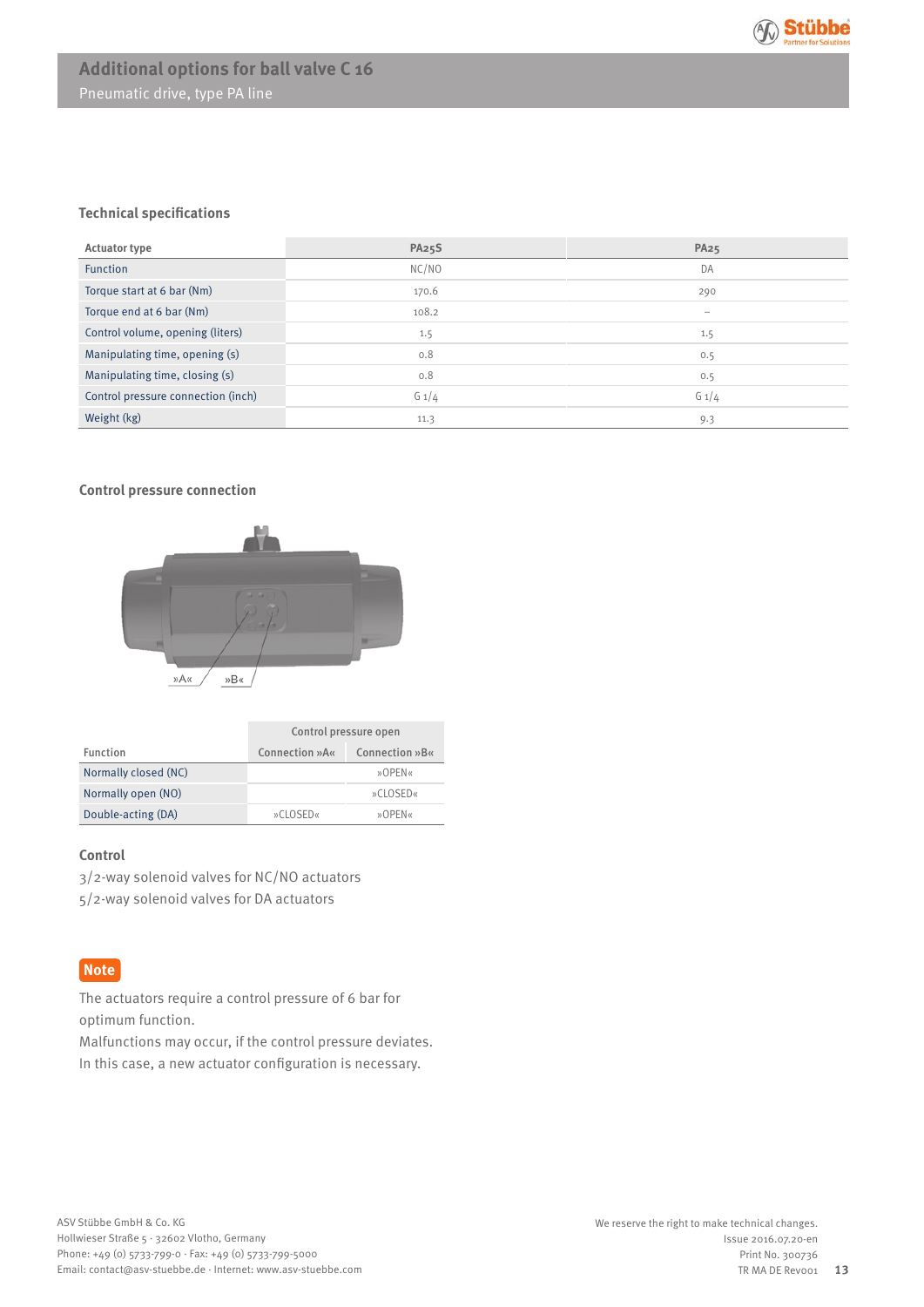

## **Technical specifications**

| <b>Actuator type</b>               | PP <sub>20</sub> S | <b>PP10</b>              | <b>PP20</b>              |
|------------------------------------|--------------------|--------------------------|--------------------------|
| <b>Function</b>                    | NC/NO              | DA                       | DA                       |
| Torque start at 6 bar (Nm)         | 99.7               | 71                       | 165.4                    |
| Torque end at 6 bar (Nm)           | 60.8               | $\overline{\phantom{0}}$ | $\overline{\phantom{a}}$ |
| Control volume, opening (liters)   | 0.8                | 0.35                     | 0.8                      |
| Manipulating time, opening (s)     | 0.5                | 0.25                     | 0.4                      |
| Manipulating time, closing (s)     | 0.5                | 0.25                     | 0.4                      |
| Control pressure connection (inch) | $G_1/4$            | $G_1/4$                  | $G_1/4$                  |
| Weight (kg)                        | 4.22               | 1.65                     | 3.22                     |

## **Control pressure connection**



|                      | Control pressure open |                |  |
|----------------------|-----------------------|----------------|--|
| Function             | Connection »A«        | Connection »B« |  |
| Normally closed (NC) |                       | »OPEN«         |  |
| Normally open (NO)   |                       | »CLOSED«       |  |
| Double-acting (DA)   | »CLOSED«              | »OPFN«         |  |

## **Control**

3/2-way solenoid valves for NC/NO actuators 5/2-way solenoid valves for DA actuators

## **Note**

The actuators require a control pressure of 6 bar for optimum function.

Malfunctions may occur, if the control pressure deviates. In this case, a new actuator configuration is necessary.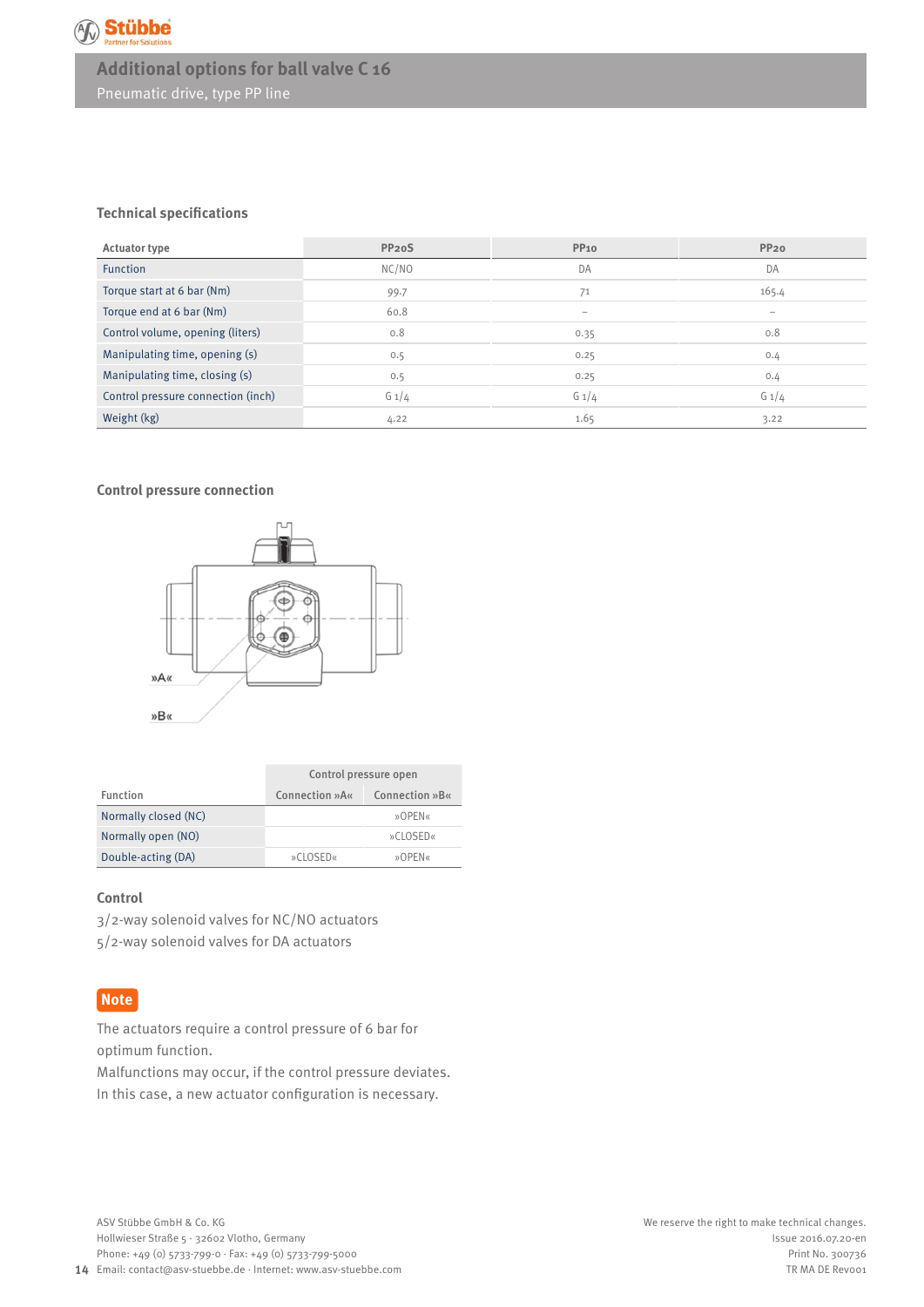

## **Technical data**

| <b>Actuator type</b>               | P <sub>4</sub> oS |
|------------------------------------|-------------------|
| <b>Function</b>                    | NC/NO             |
| Torque start at 6 bar (Nm)         | 688               |
| Torque end at 6 bar (Nm)           | 413               |
| Control volume, opening (liters)   | 5.3               |
| Manipulating time, opening (s)     | $\overline{2}$    |
| Manipulating time, closing (s)     | $\overline{2}$    |
| Control pressure connection (inch) | $G_1/4$           |
| Weight (kg)                        | 36.4              |

## **Control pressure connection**



|                      | Control pressure open |                |  |
|----------------------|-----------------------|----------------|--|
| Function             | Connection »A«        | Connection »B« |  |
| Normally closed (NC) |                       | »OPEN«         |  |
| Normally open (NO)   |                       | »CLOSED«       |  |
| Double-acting (DA)   | »CLOSED«              | »OPFN«         |  |

#### **Control**

3/2-way solenoid valves for NC/NO actuators 5/2-way solenoid valves for DA actuators

## **Note**

The actuators require a control pressure of 6 bar for optimum function.

Malfunctions may occur, if the control pressure deviates. In this case, a new actuator configuration is necessary.